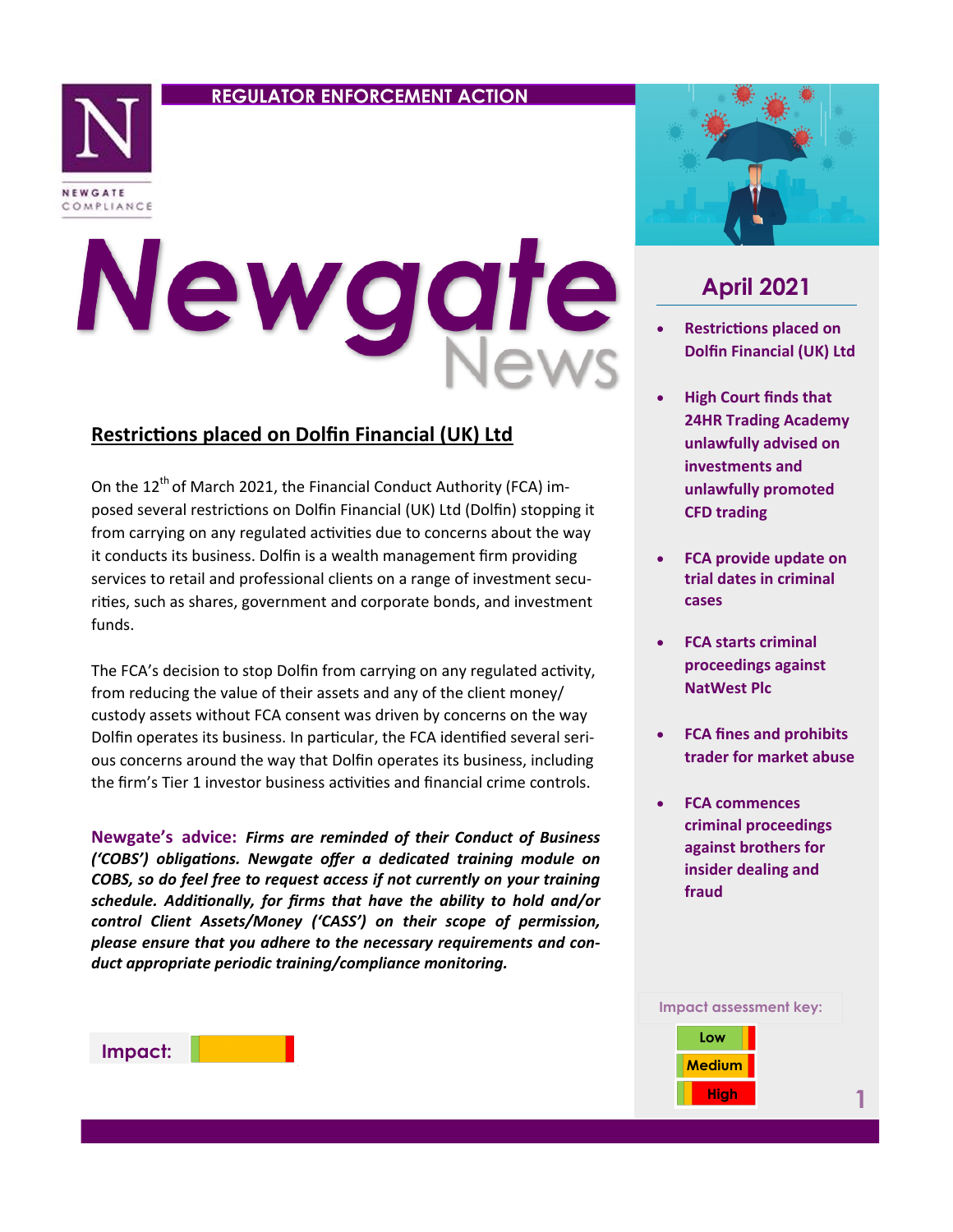# **High Court finds that 24HR Trading Academy unlawfully advised on investments and unlawfully promoted CFD trading**

The High Court has delivered a summary judgement in proceedings commenced by the FCA ruling that 24HR Trading Academy Limited (24HR Trading), run by Mohammed Fuaath Haja Maideen Maricar, contravened the Financial Services and Markets Act 2000 (FSMA) by providing unauthorised investment advice to consumers via WhatsApp messages. The Court also found that Mr Maricar was knowingly concerned in his company's contraventions of FSMA. Judge Jonathan Richards sitting as a Deputy High Court Judge also ordered Mr Maricar to pay restitution of more than £530,000. The recovered funds will be distributed to 24HR Trading customers. The Court has also made orders preventing 24HR Trading from further breaching FSMA.

The Court found that 24HR Trading unlawfully provided trading signals to consumers for a fee. The trading signals were sent via WhatsApp and contained recommendations about contracts for difference (CFDs) relating to currencies and commodities. The Court found that these signals amounted to unlawful investment advice. 24HR Trading also encouraged consumers to open trading accounts with 'partnered brokers' to place their CFD trades. Mr Maricar received significant sign-up and other commissions from these brokers. This conduct was found to constitute both financial promotion and making arrangements with a view to consumers acquiring investments. 24HR Trading and Mr Maricar were not authorised by the FCA or exempt from authorisation, and the promotional communications were not approved by an authorised person.

The FCA commenced proceedings in the High Court against 24HR Trading and Mr Maricar in April 2020. The 25 March 2021 summary judgment includes a restitution order against Mr Maricar and an injunction restraining 24HR Trading from continuing its unlawful signals business.



**Newgate's advice:** *Unauthorised investment advice exposes consumers to the risk of substantial losses because the adviser has not met the FCA's tests of competence and fitness; nor do consumers have access to the Financial Ombudsman Service or the Financial Services Compensation Scheme if things go wrong. Please contact Newgate if you have any concerns regarding your scope of permission, particularly if business activities have widened beyond the firm's current permissions. We are also able to assist on reviewing marketing/financial promotions to ensure materials contain the appropriate risk warnings as well as ensuring the overarching requirement of being clear, fair and not misleading are met.* 

**Impact:**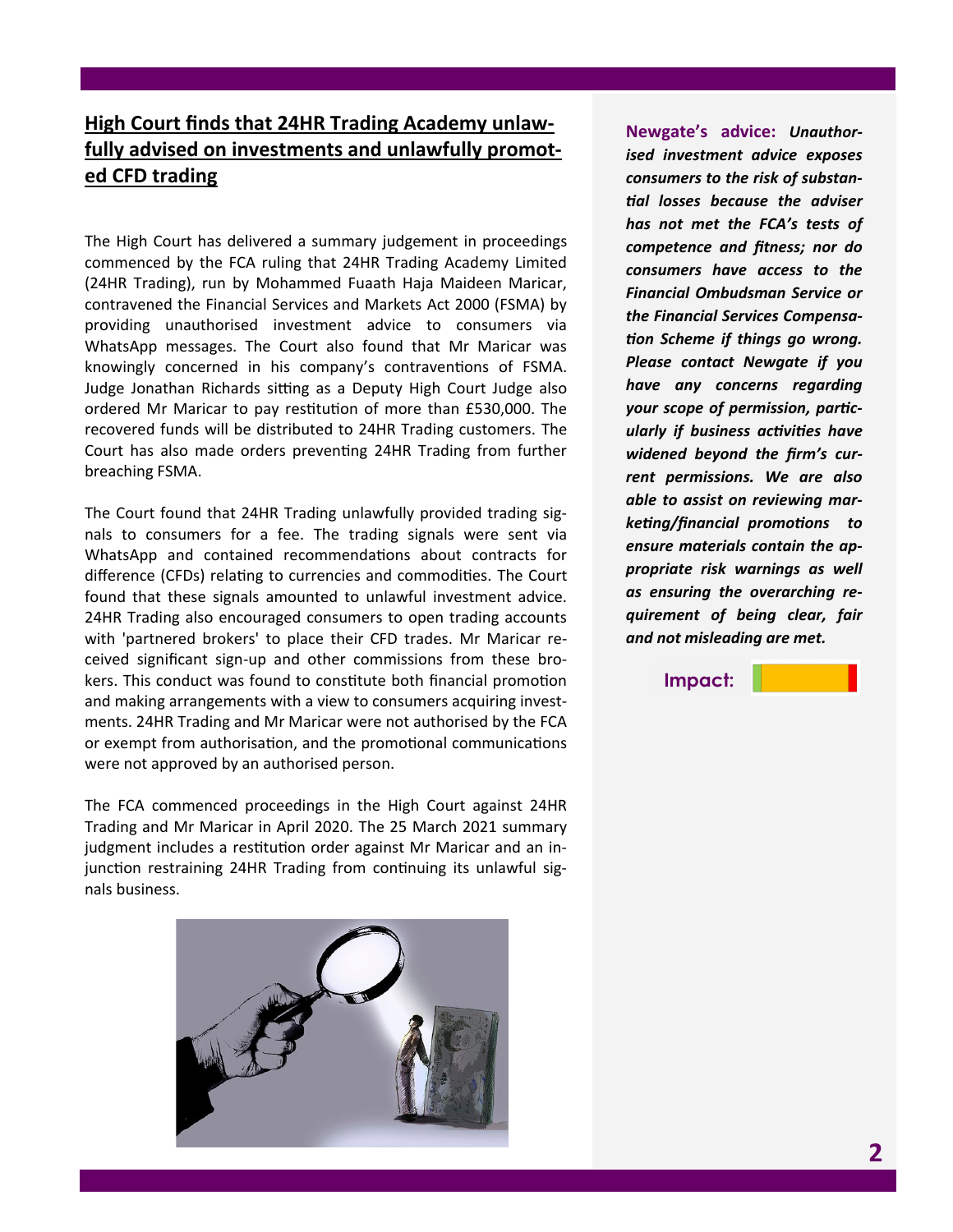# **FCA starts criminal proceedings against NatWest Plc**

The Financial Conduct Authority (FCA) has today announced that it has commenced criminal proceedings against National Westminster Bank Plc (NatWest) in respect of offences under the Money Laundering Regulations 2007 (MLR 2007). The FCA alleges that NatWest failed to adhere to the requirements of regulations 8 (1), 8(3) and 14(1) of MLR 2007 between 11 November 2011 and 19 October 2016.

These regulations require the firm to determine, conduct and demonstrate risk sensitive due diligence and ongoing monitoring of its relationships with its customers for the purposes of preventing money laundering. The case arises from the handling of funds deposited into accounts operated by a UK incorporated customer of NatWest. The FCA alleges that increasingly large cash deposits were made into the customer's accounts. It is alleged that around £365 million was paid into the customer's accounts, of which around £264 million was in cash.

It is alleged that NatWest's systems and controls failed to adequately monitor and scrutinise this activity. Nat-West is scheduled to appear at Westminster Magistrates' Court on 14 April 2021.

This is the first criminal prosecution under the MLR 2007 by the FCA and the first prosecution under the MLR.

**Newgate's advice:** *The GATEway has been designed to ensure that our firms can maintain oversight on FCA expectations regarding their systems and controls. The GATEway enables Client On Boarding to be documented as well as your firm's ongoing Systems and Controls monitoring. Newgate can also assist with any client files that you would like to carry out spot checks on from an ongoing due diligence perspective. Lastly, your AML Policy should provide guidance on adjusting the periodicity of review of clients that have been onboarded to better align to the risk rating determined upon initial onboarding.* 

#### **Impact:**

## **FCA commences criminal proceedings against brothers for insider dealing and fraud**

Following an investigation by the Financial Conduct Authority, the FCA has commenced criminal proceedings against Mohammed Zina and Suhail Zina.

The proceedings relate to 6 offences of insider dealing, contrary to section 52(1) of the Criminal Justice Act 1993, and 3 offences of fraud by false representation, contrary to section 1 of the Fraud Act 2006. Mohammed Zina was employed by Goldman Sachs International as an analyst in the Conflicts Resolution Group in their London office. Suhail Zina was a solicitor at Clifford Chance, also in London.

The alleged offences took place between 15 July 2016 and 4 December 2017 and involved trading in the following stocks:

- ARM Holdings plc
- Alternative Networks plc
- Punch Taverns plc
- Shawbrook plc
- HSN Inc
- Snyder's Lance Inc

The total profit from the alleged insider dealing was approximately £142,000.

The fraud charges relate to 3 personal loans obtained from Tesco Bank, totalling £95,000. The loans were stated to be for funding home improvements. Instead, the loans funded the alleged insider dealing.

Mohammed Zina and Suhail Zina appeared at Westminster Magistrates' Court on 16 February 2021. The case was sent to Southwark Crown Court for a Plea and Trial Preparation Hearing on 16 March 2021.

**Newgate's advice:** *Please be reminded that Fraud is punishable by a fine and/or up to 10 years' imprisonment. Insider dealing is punishable by a fine and/or up to 7 years' imprisonment. Newgate has updated its Market Abuse framework documents to ensure that compliance post-pandemic is in place (particularly when working remotely). Newgate have also worked on ensuring our Market Abuse Risk Assessment/ Market Abuse policy has been updated to reflect the recent changes.*